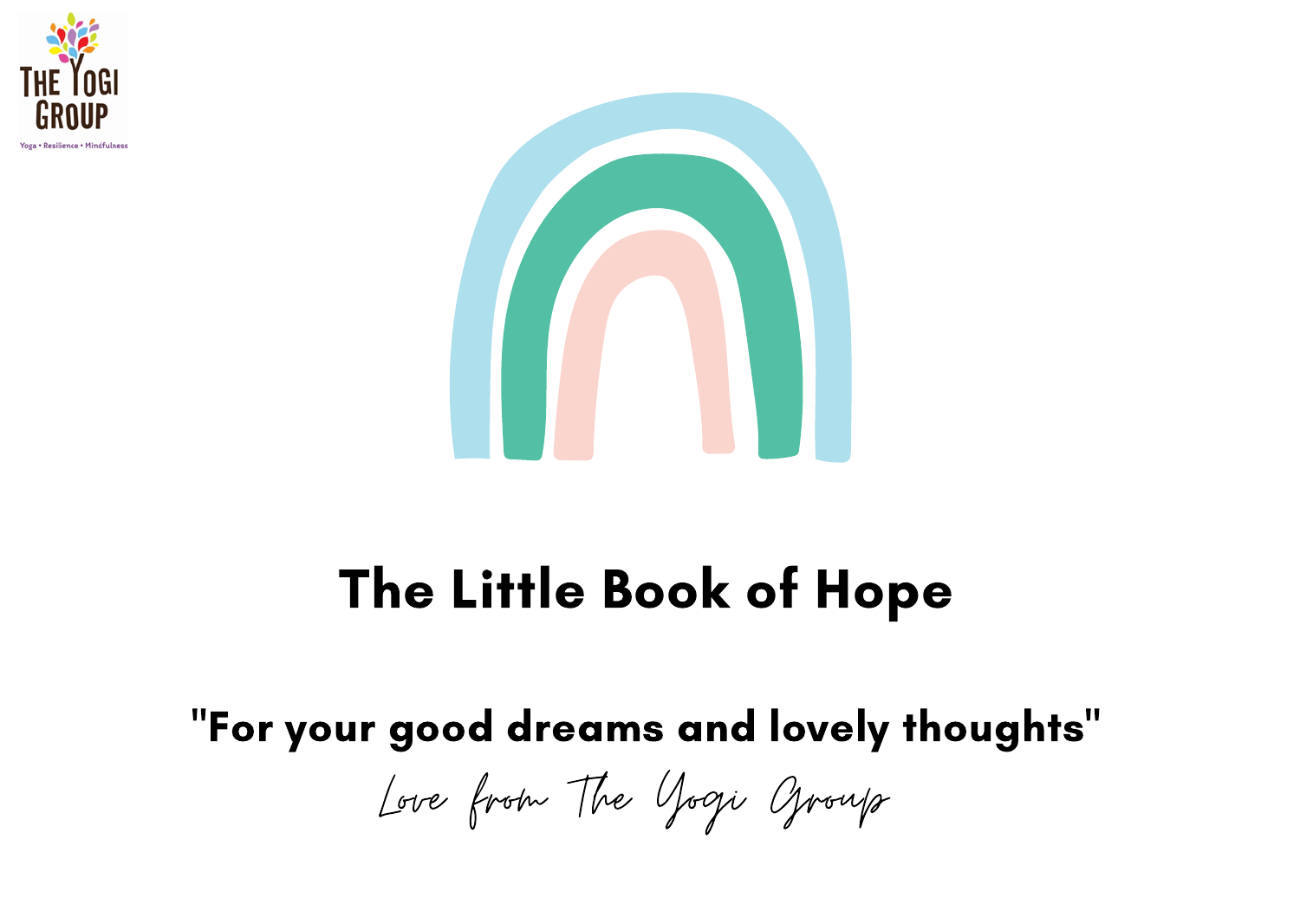



This is a little book for you to keep by your bed. We invite you to fill it with all the things that make you feel happy and loved and safe. Things feel different right now and it is completely normal for you to feel different too. We hope this book of hope will help you feel a little better when you need it.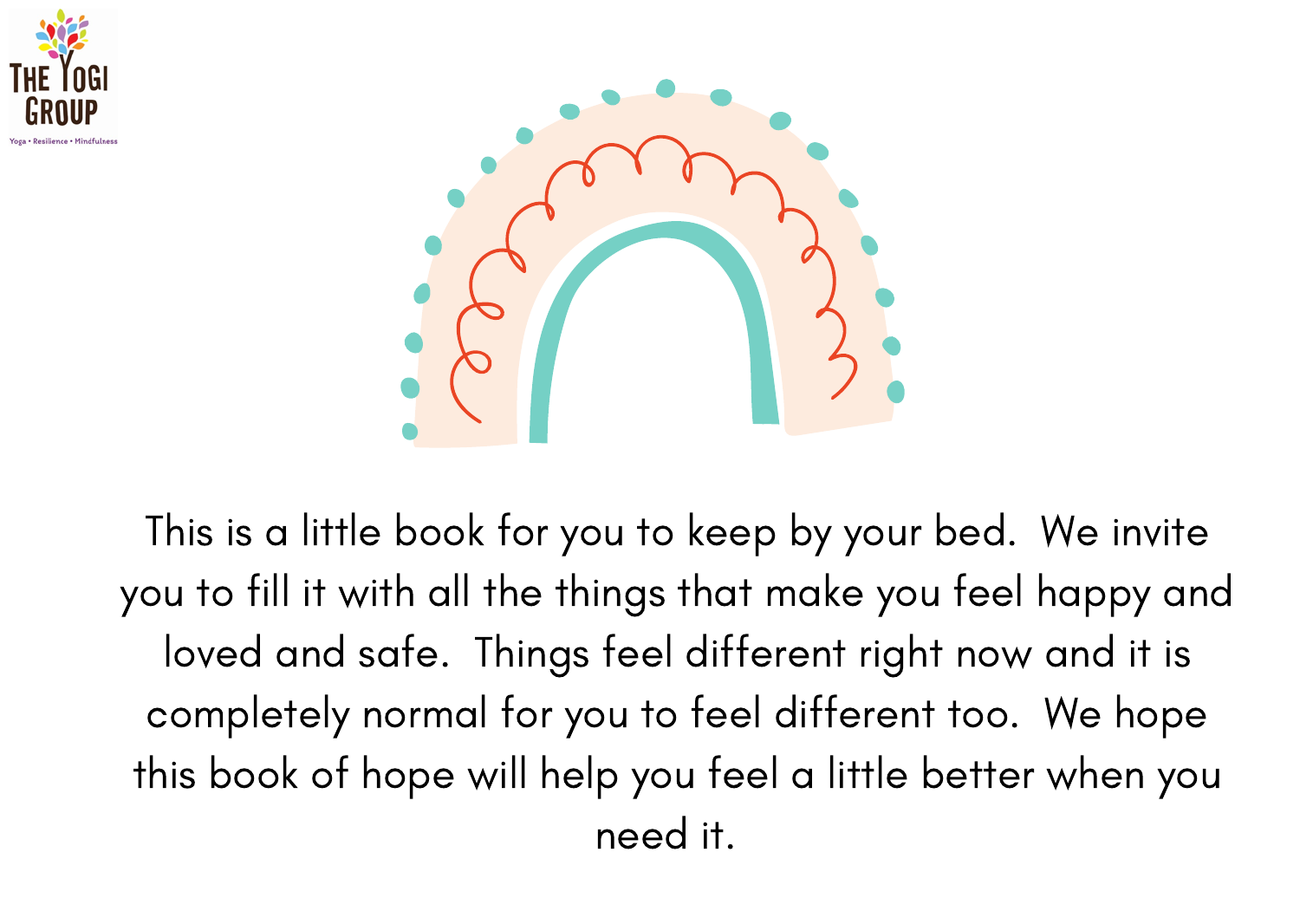

Yona + Resilience + Mindfulnes



#### There is always HOPE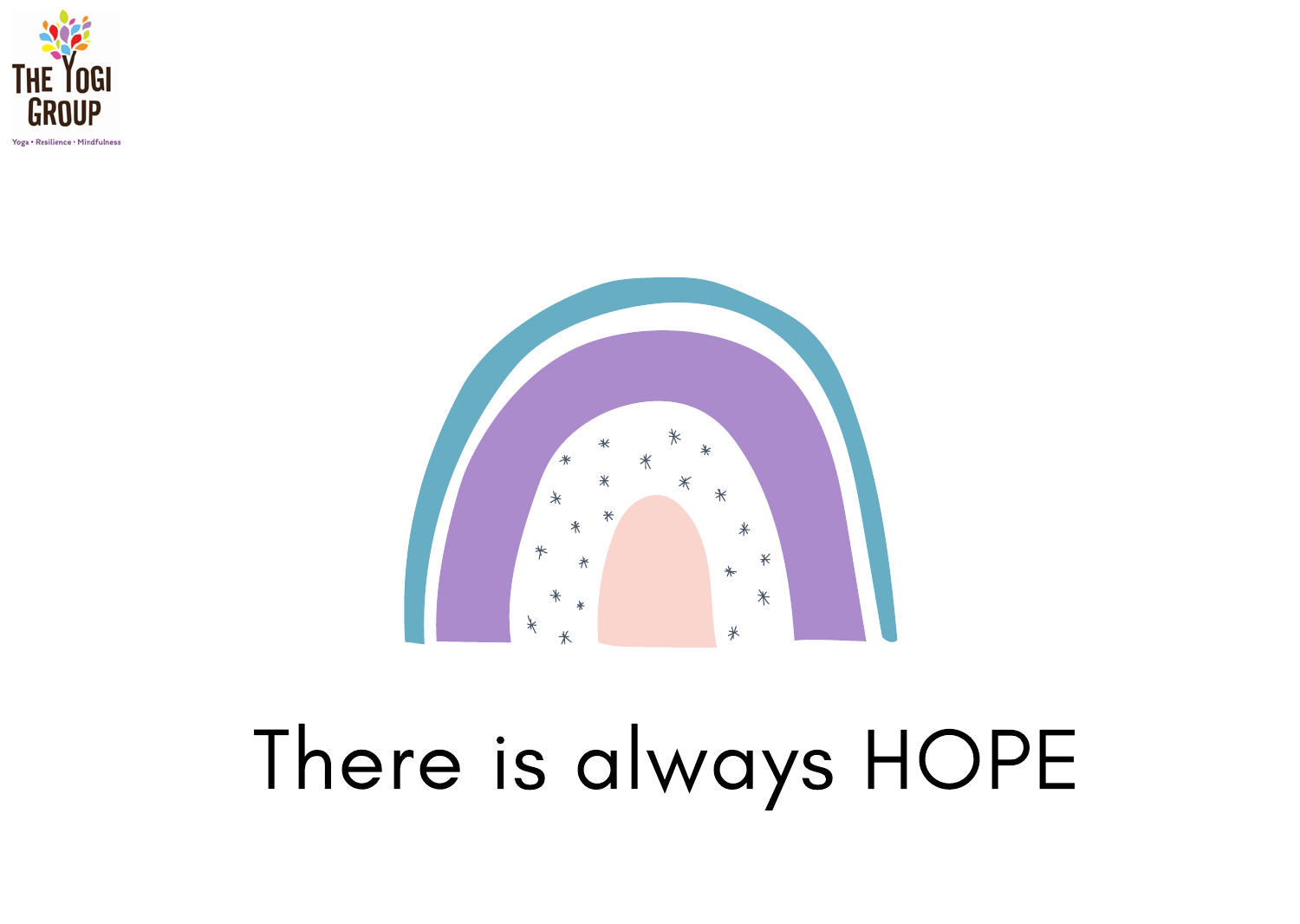

## What are you looking forward to?

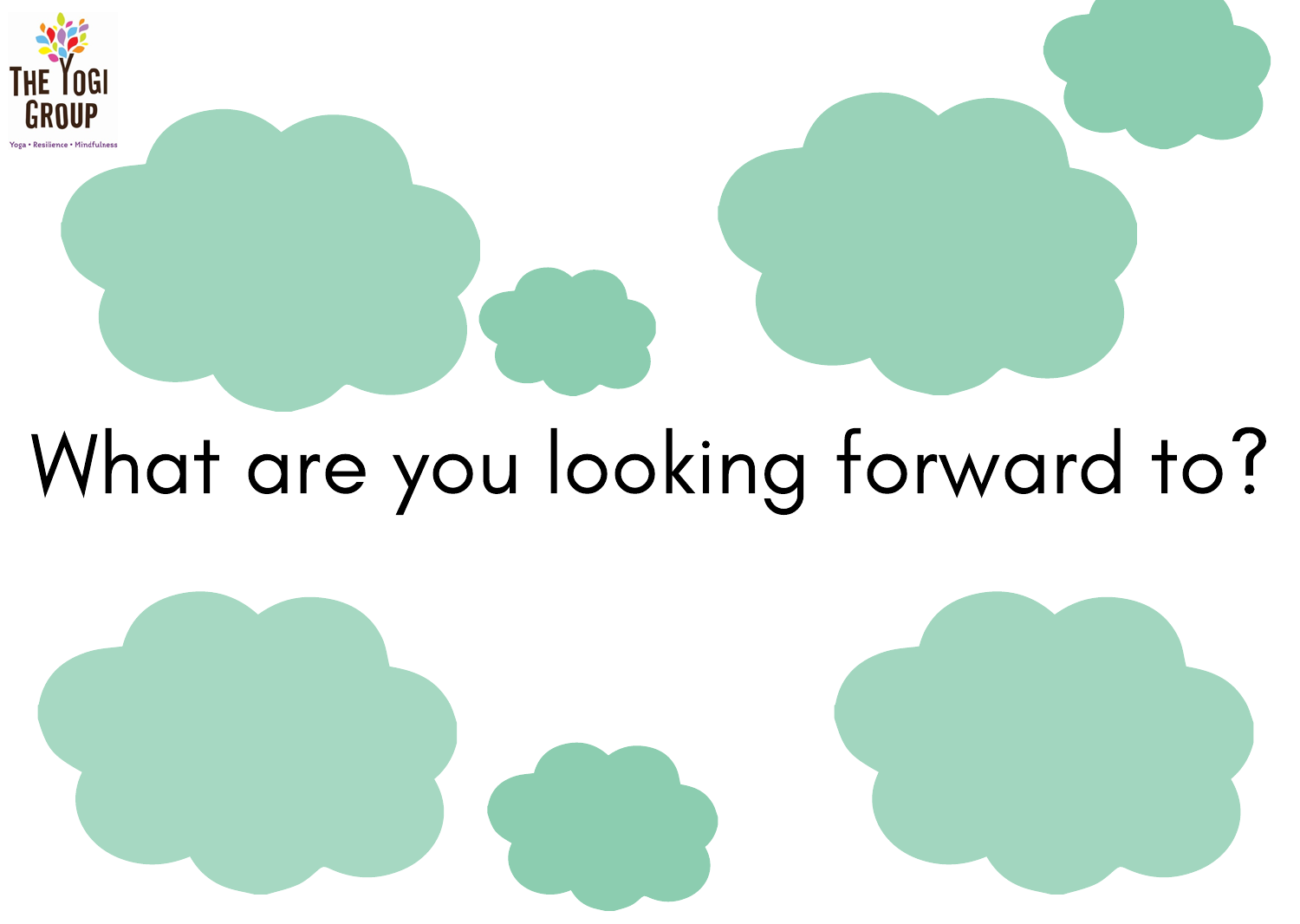

ana + Resilience + Mindfulnes

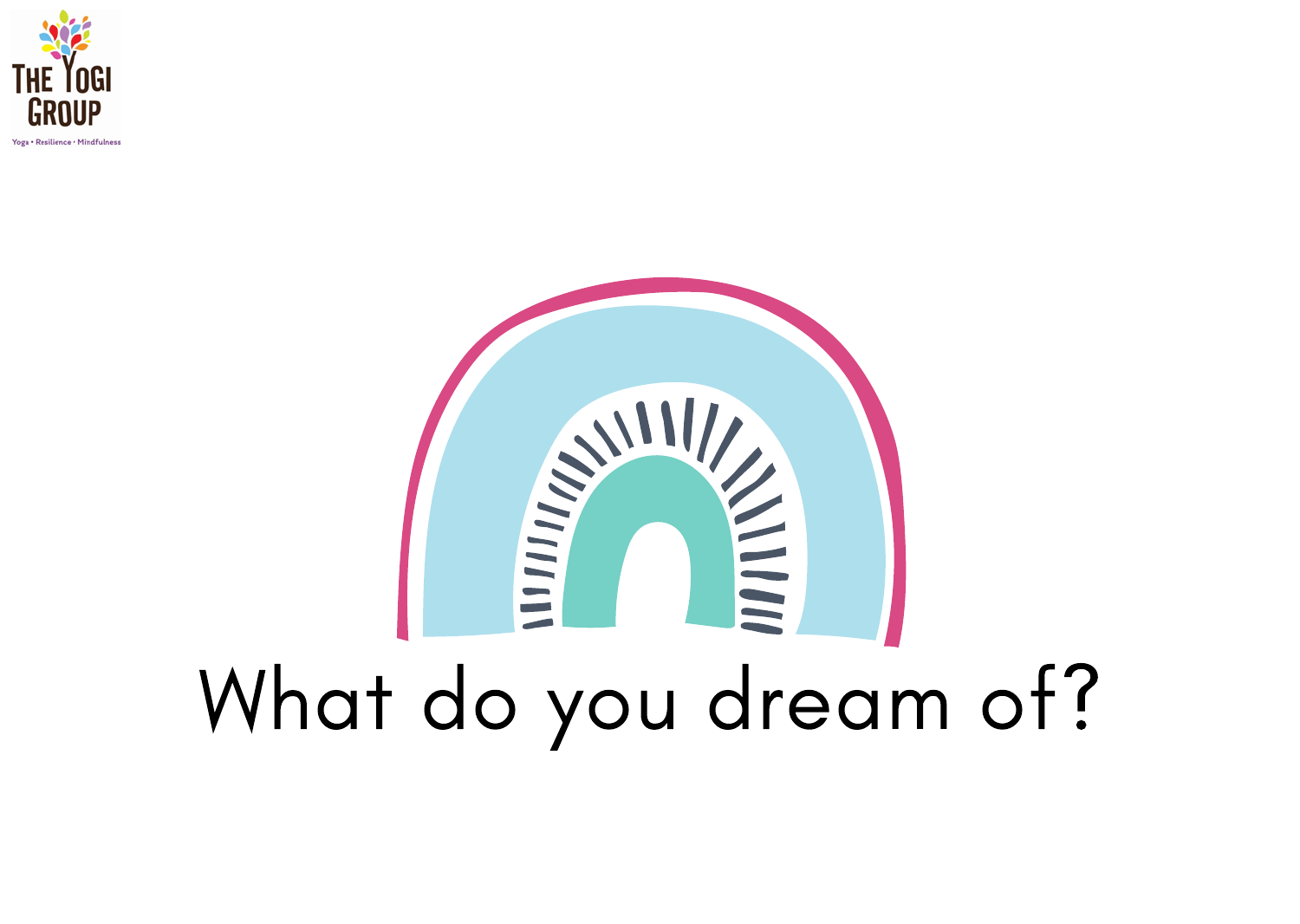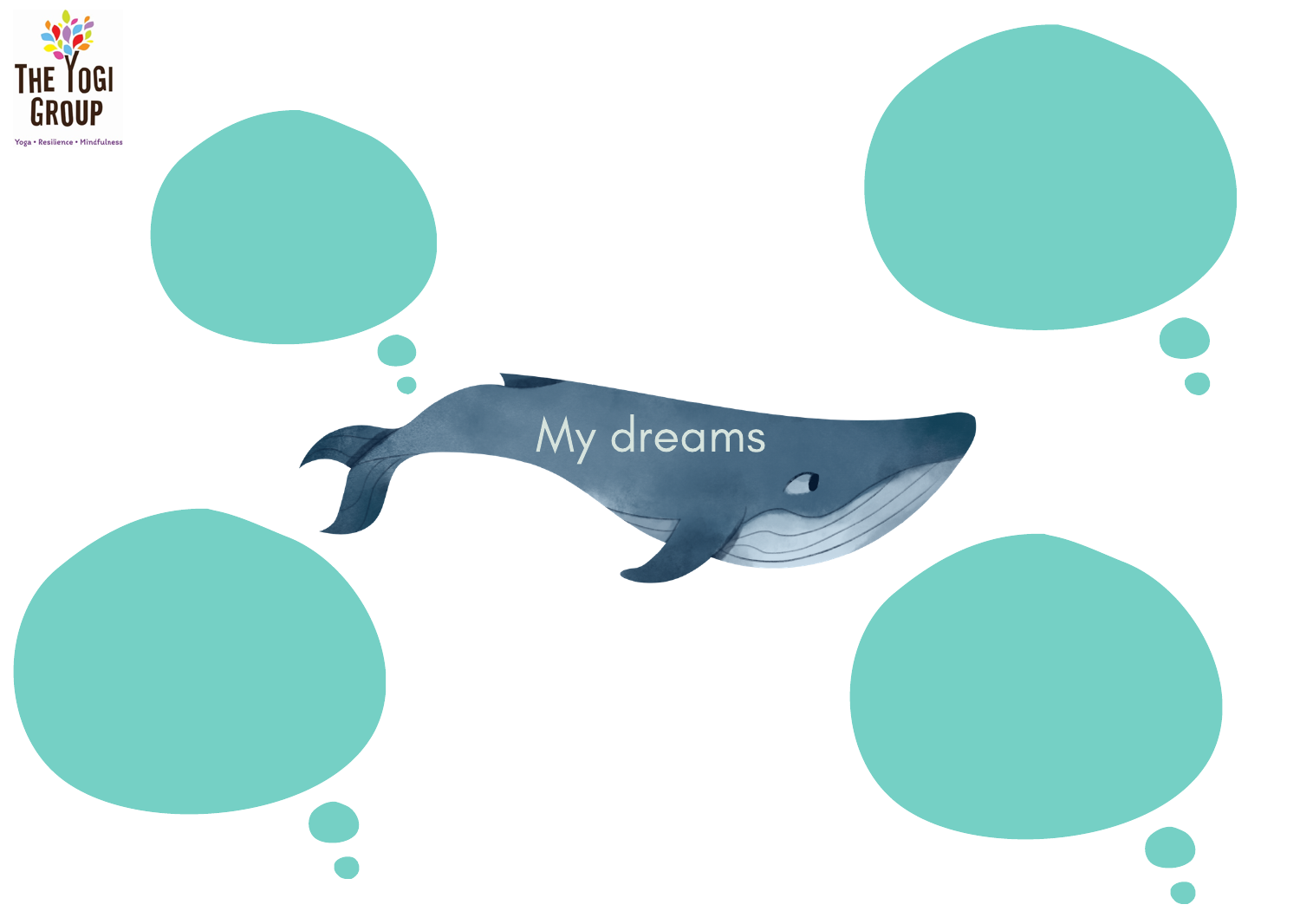



### Let's say THANK YOU to our Sunshine!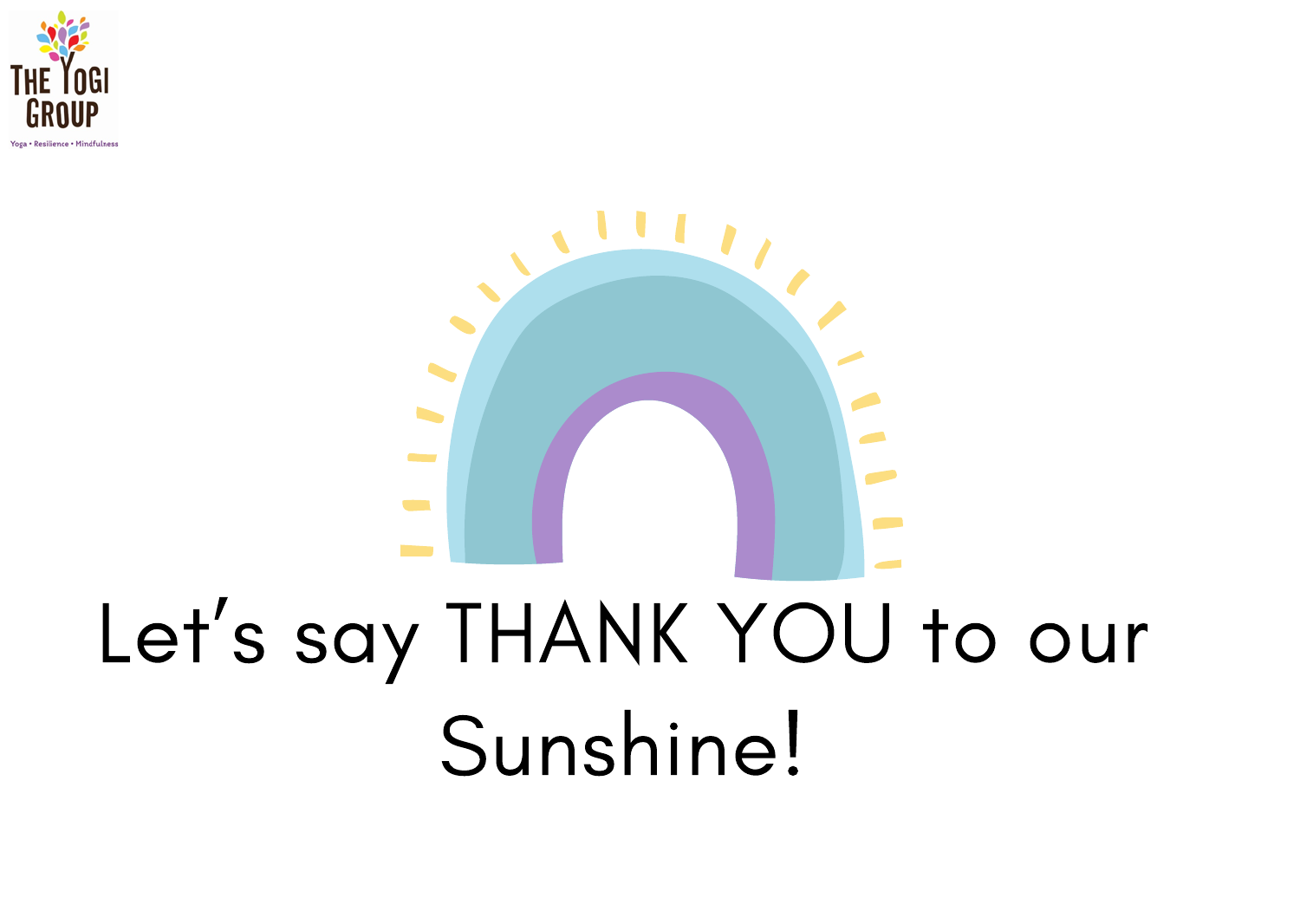

# What else are you grateful for?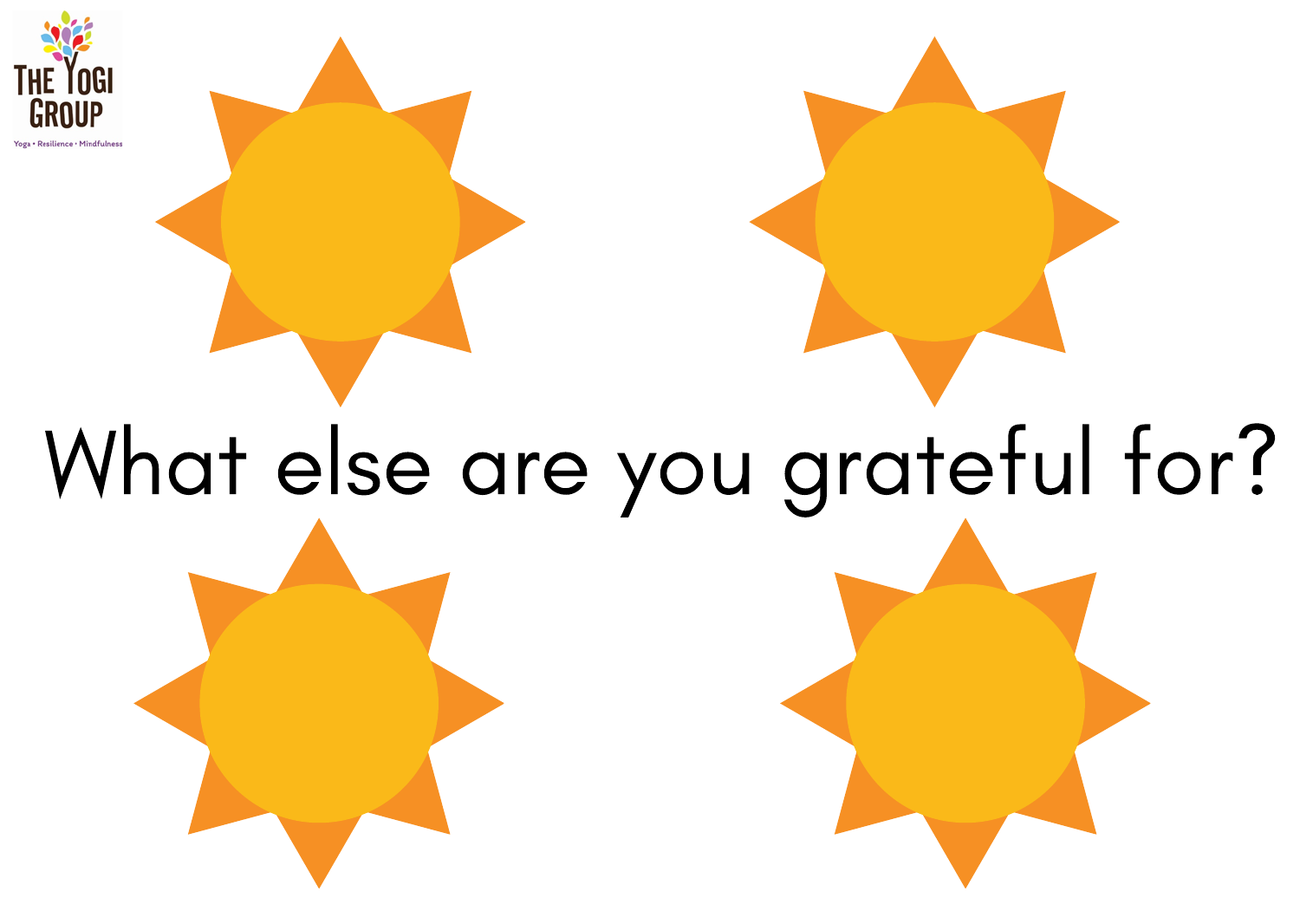

**Moore & Read Lowers & Mind Golden** 



#### The rain brings Rainbows!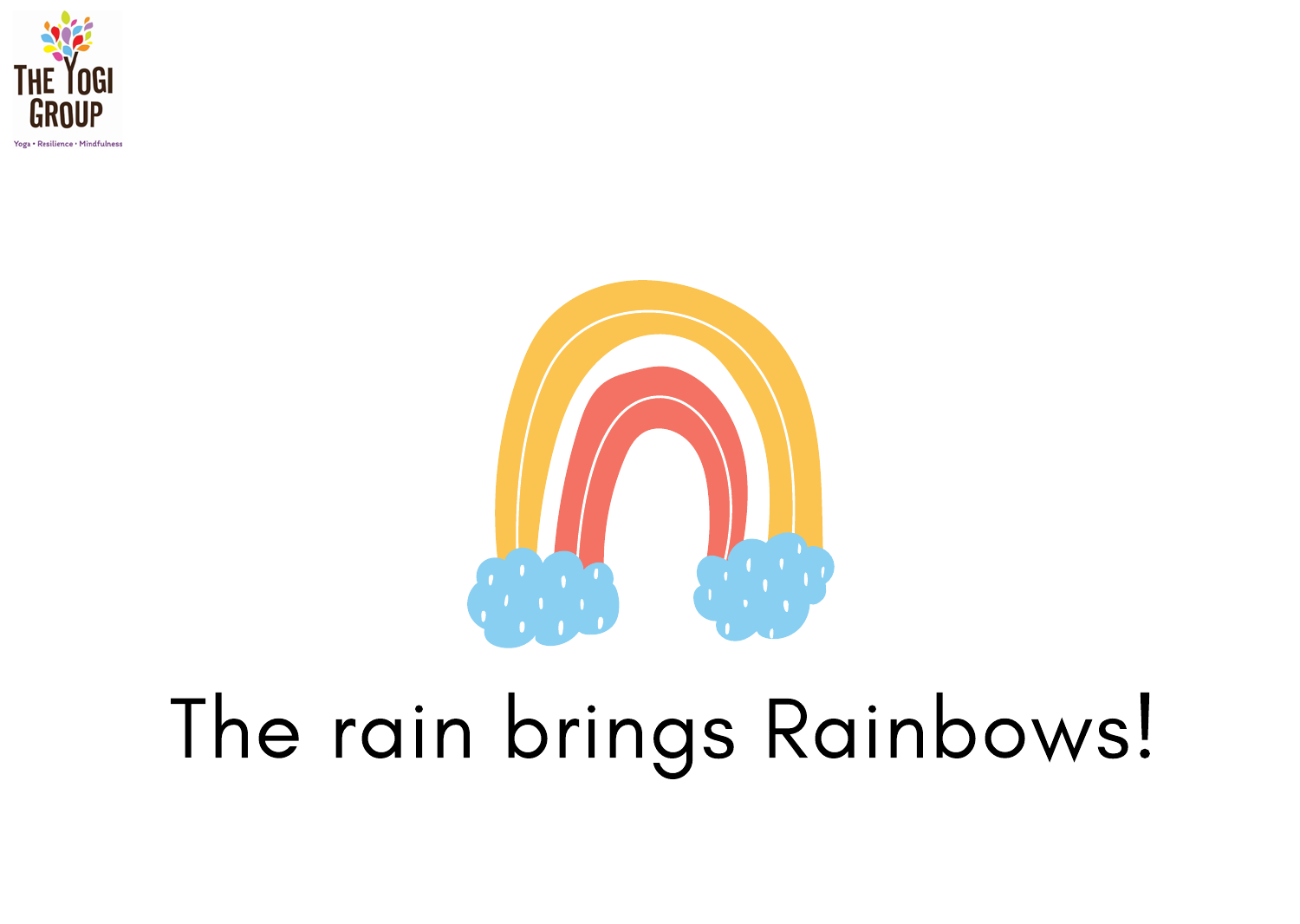

#### YOU ARE LOVED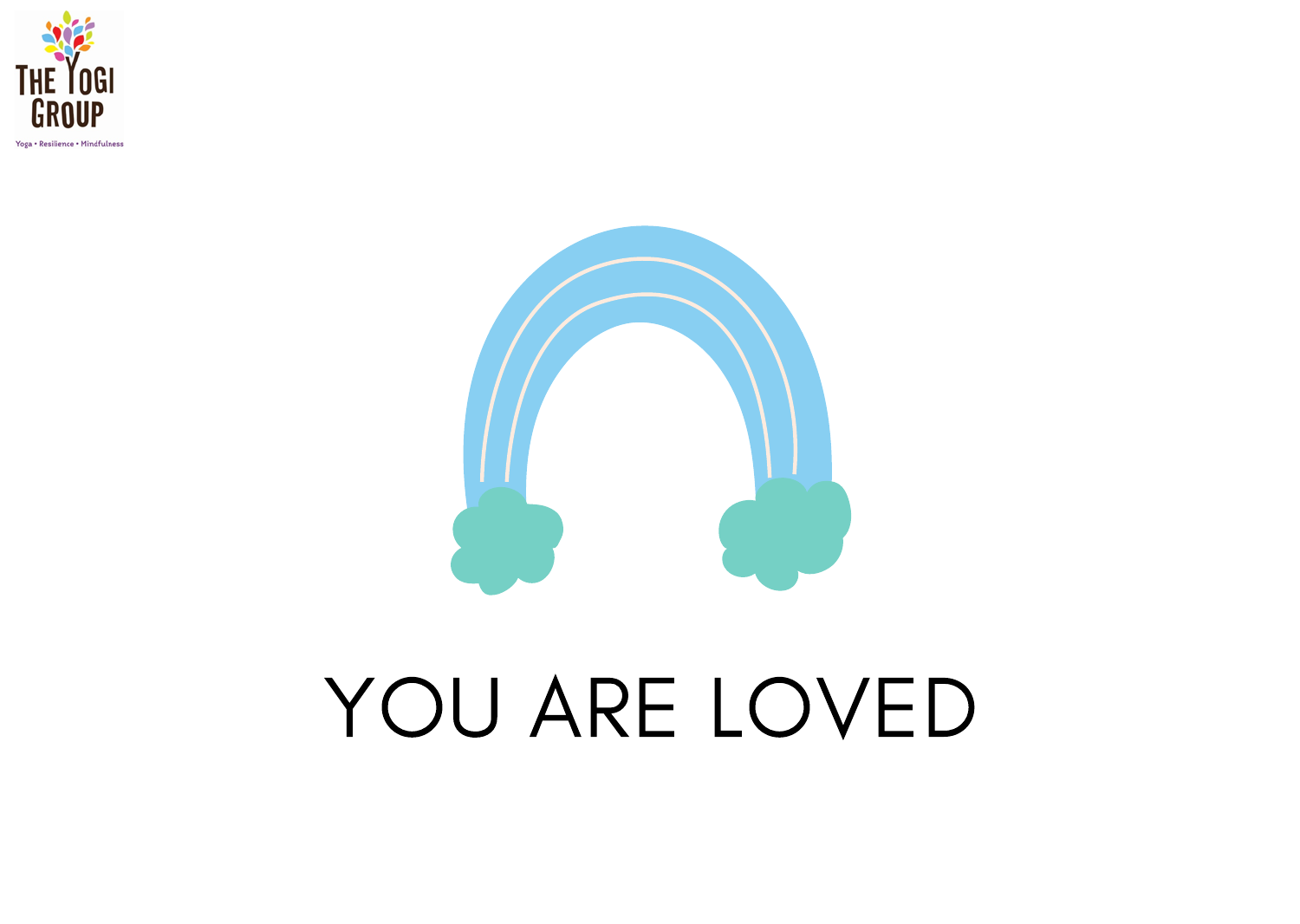

#### Write the names of the people who love you and care for you

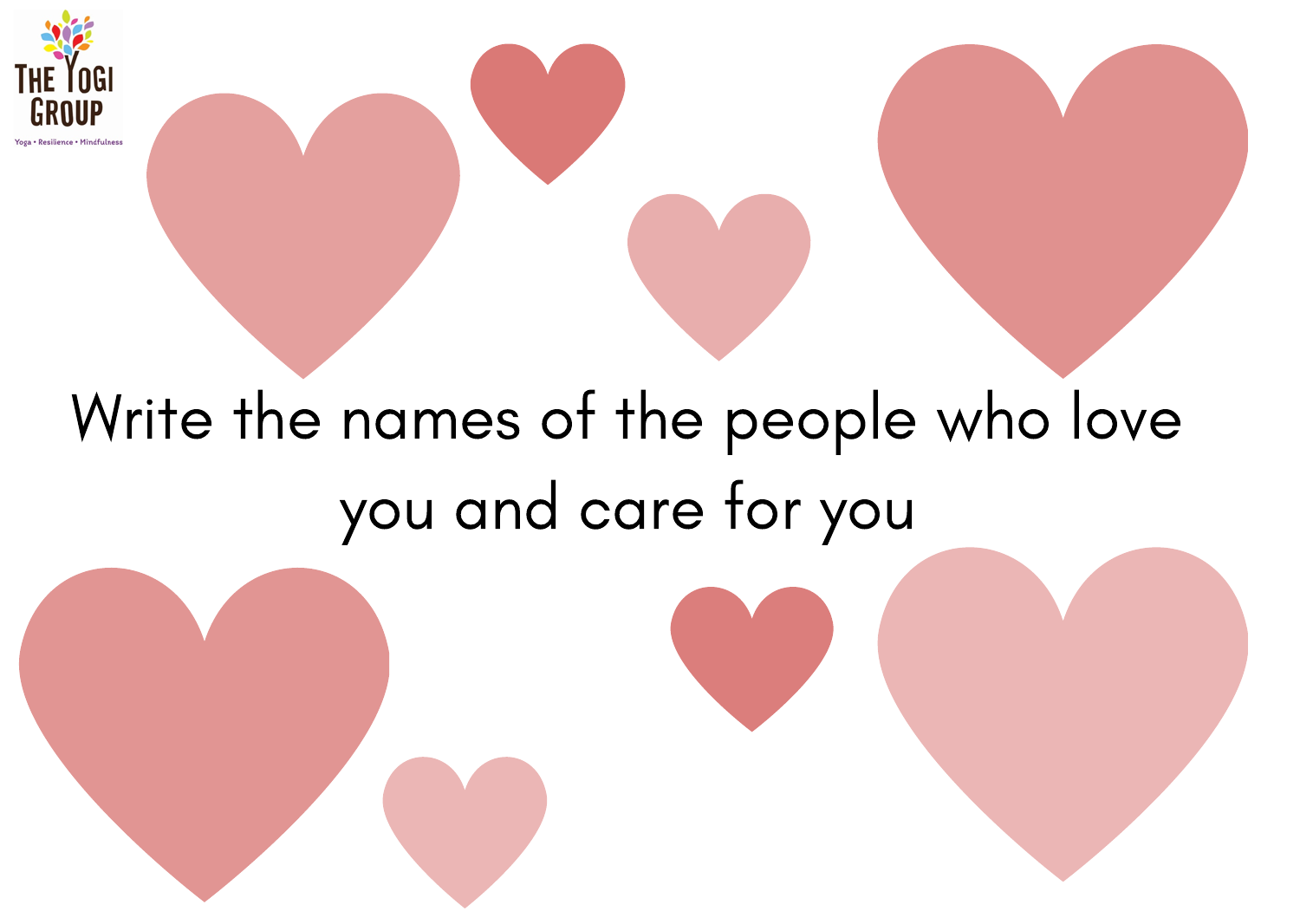

Yoga . Resilience . Mindfulness



#### DREAM WILD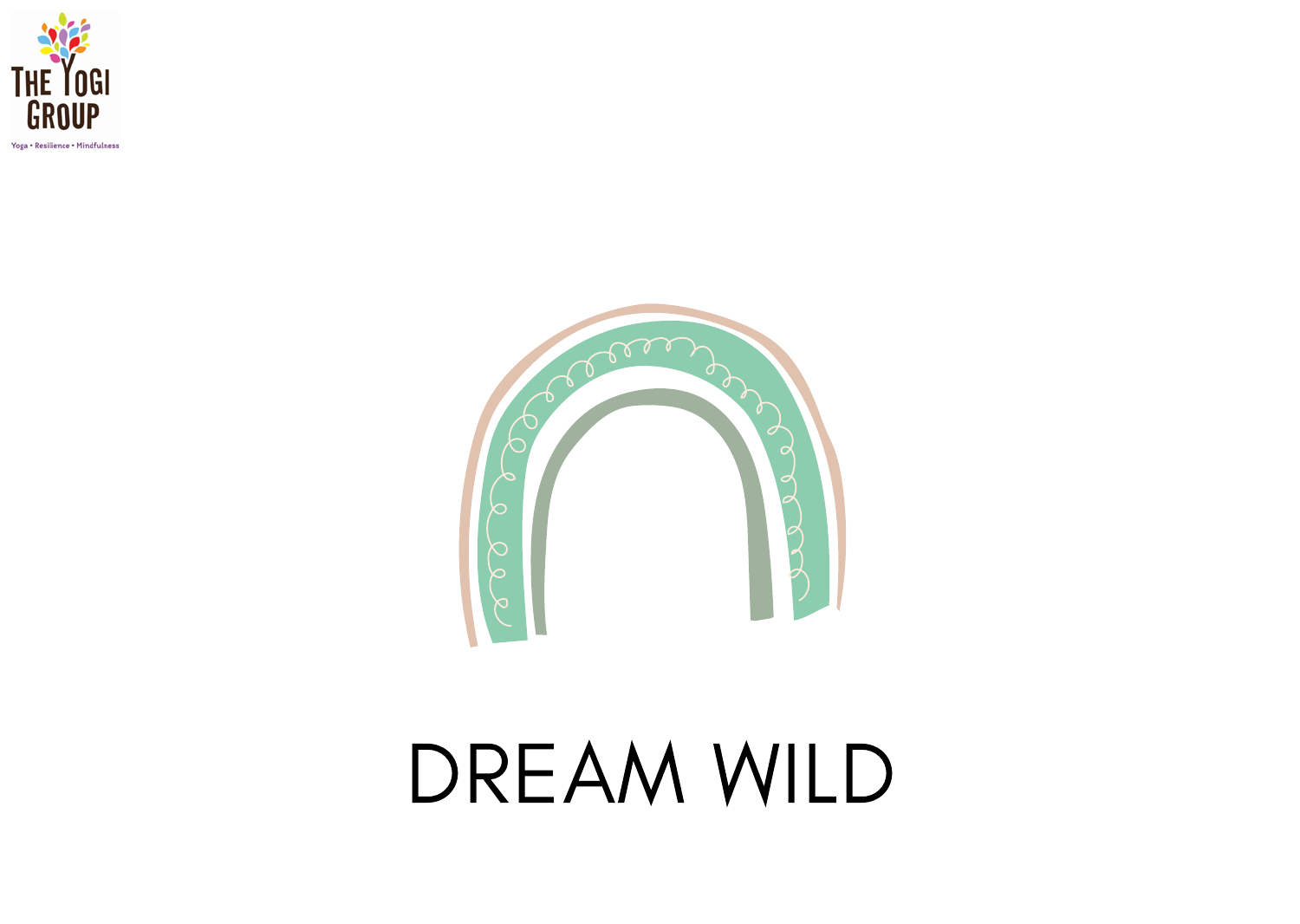

and a Mindfeld are

#### What is your biggest wildest dream?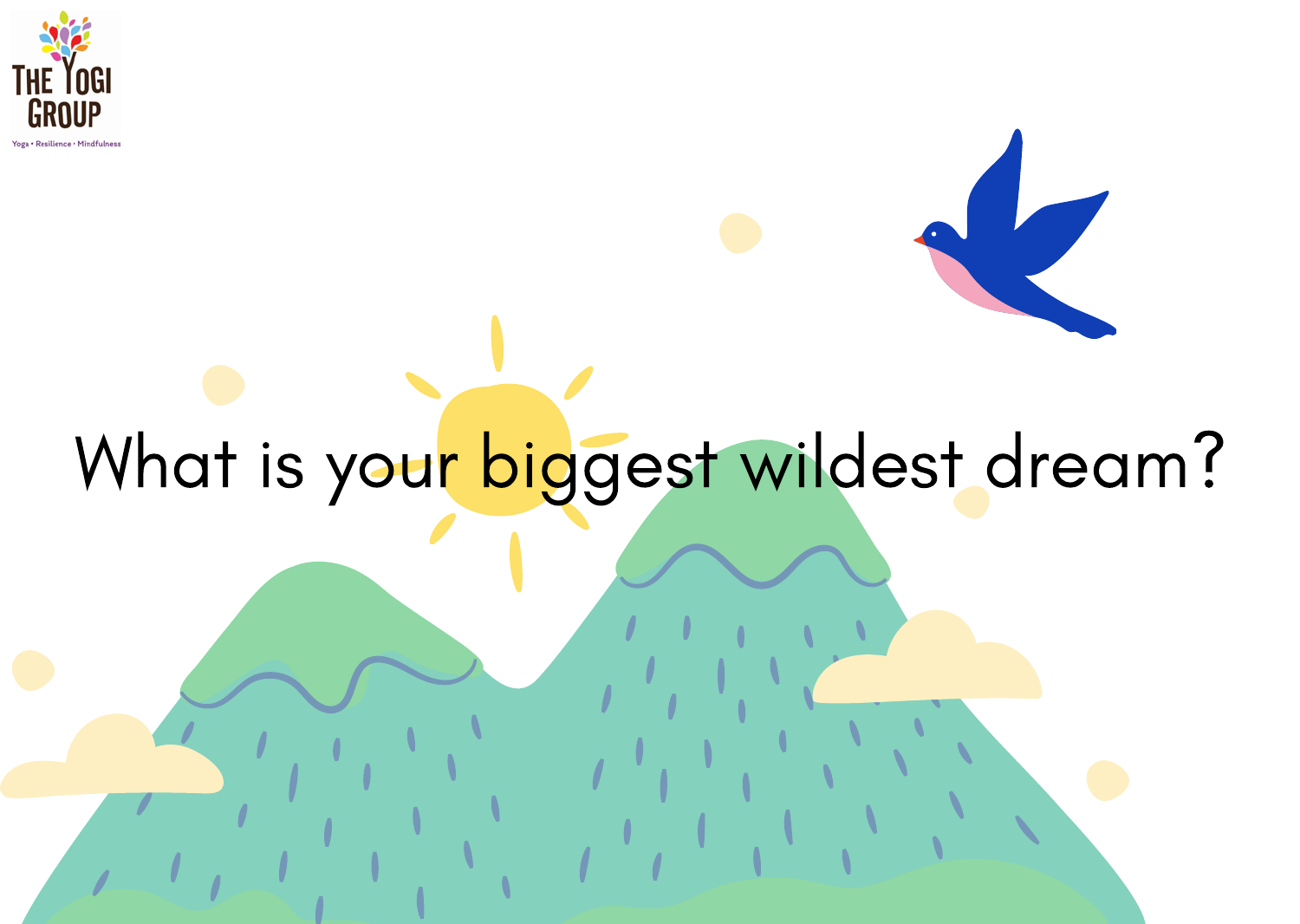

Yoga . Resilience . Mindfulness



#### YOU ARE SAFE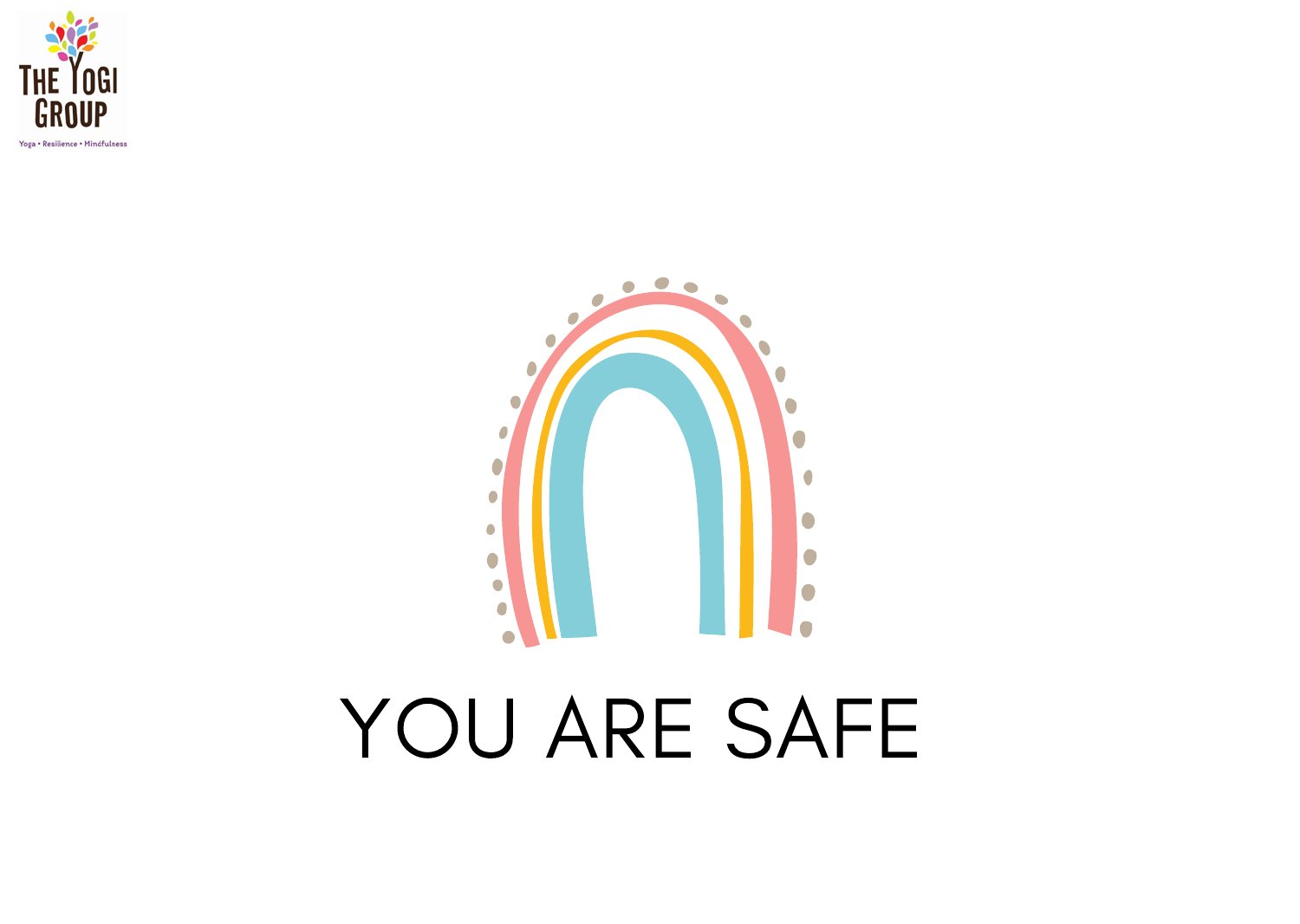

# What or who makes you feel safe?

Write them or draw them on this page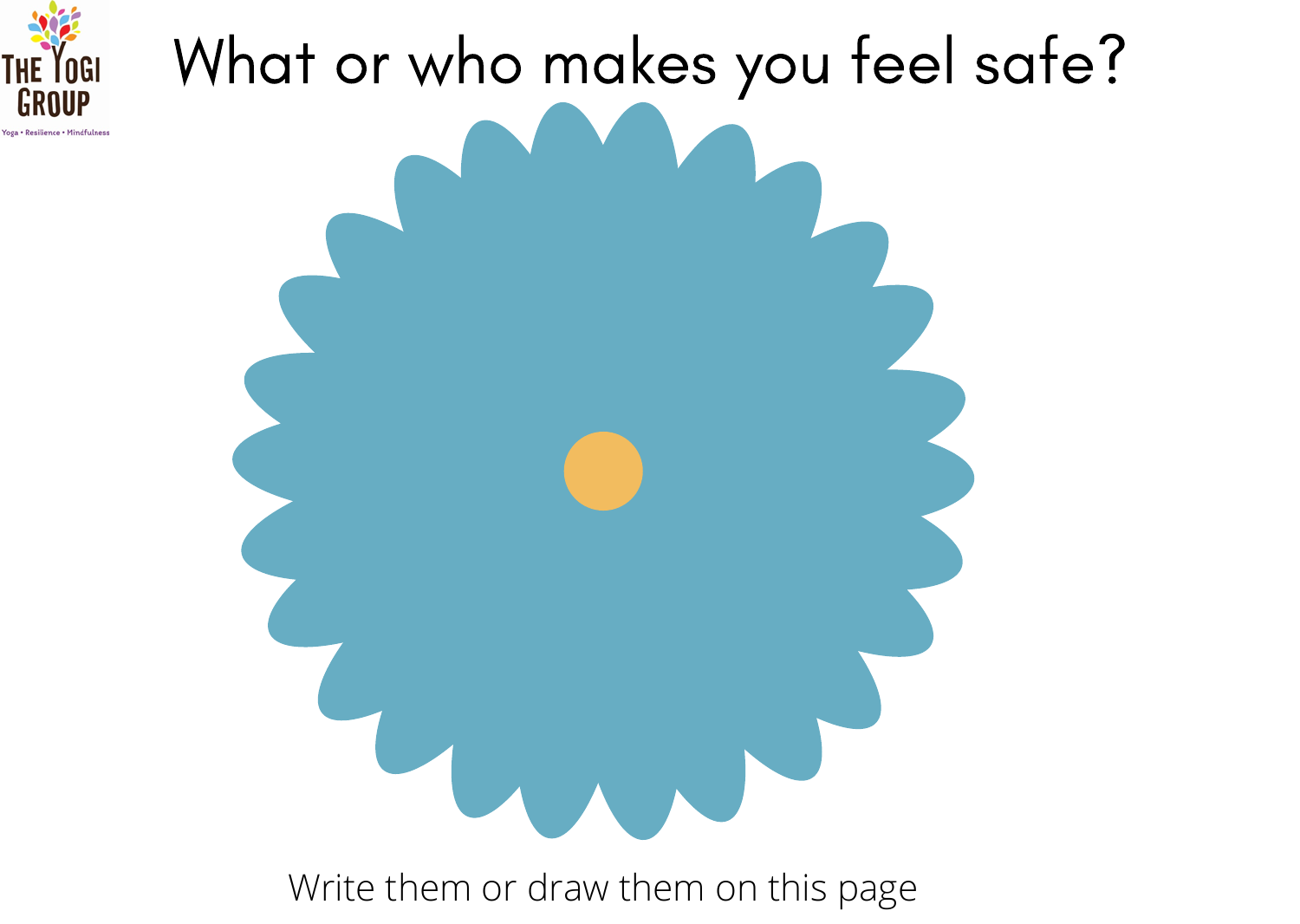





#### YOU ARE AMAZING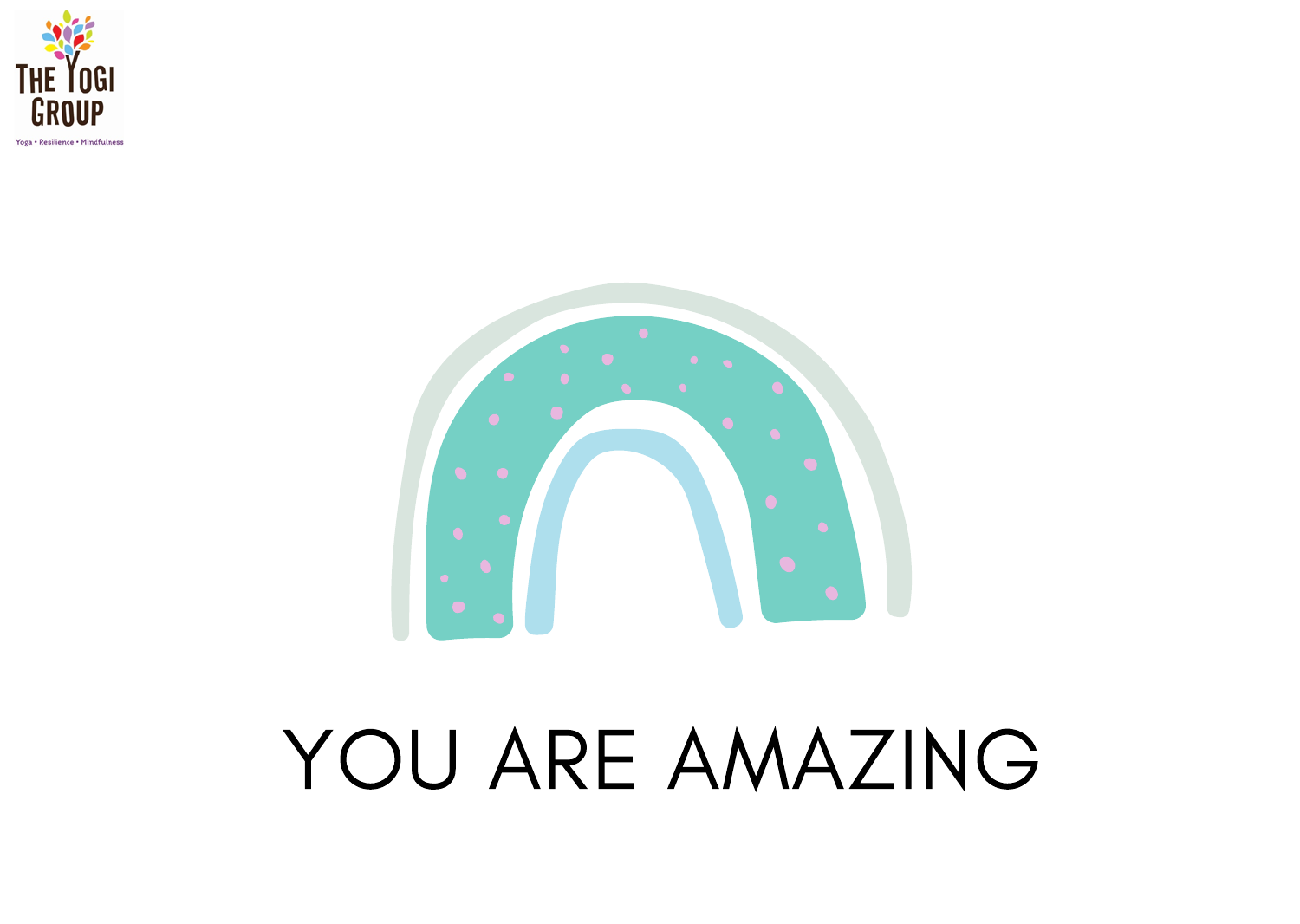



#### Ask your family and friends what they think is amazing about you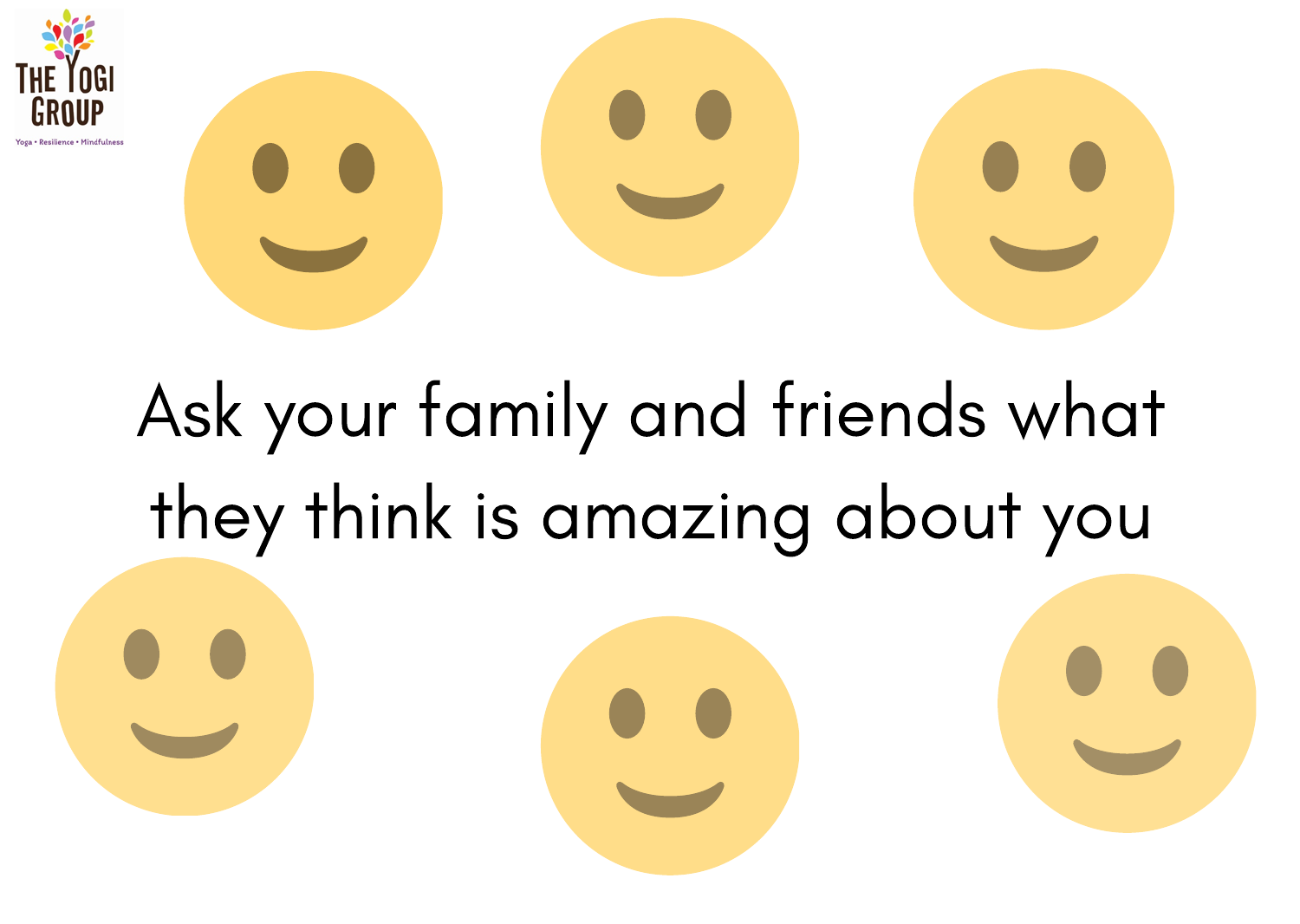

Yona + Resilience + Mindfulnes:



#### IMAGINE YOUR BEST DAY EVER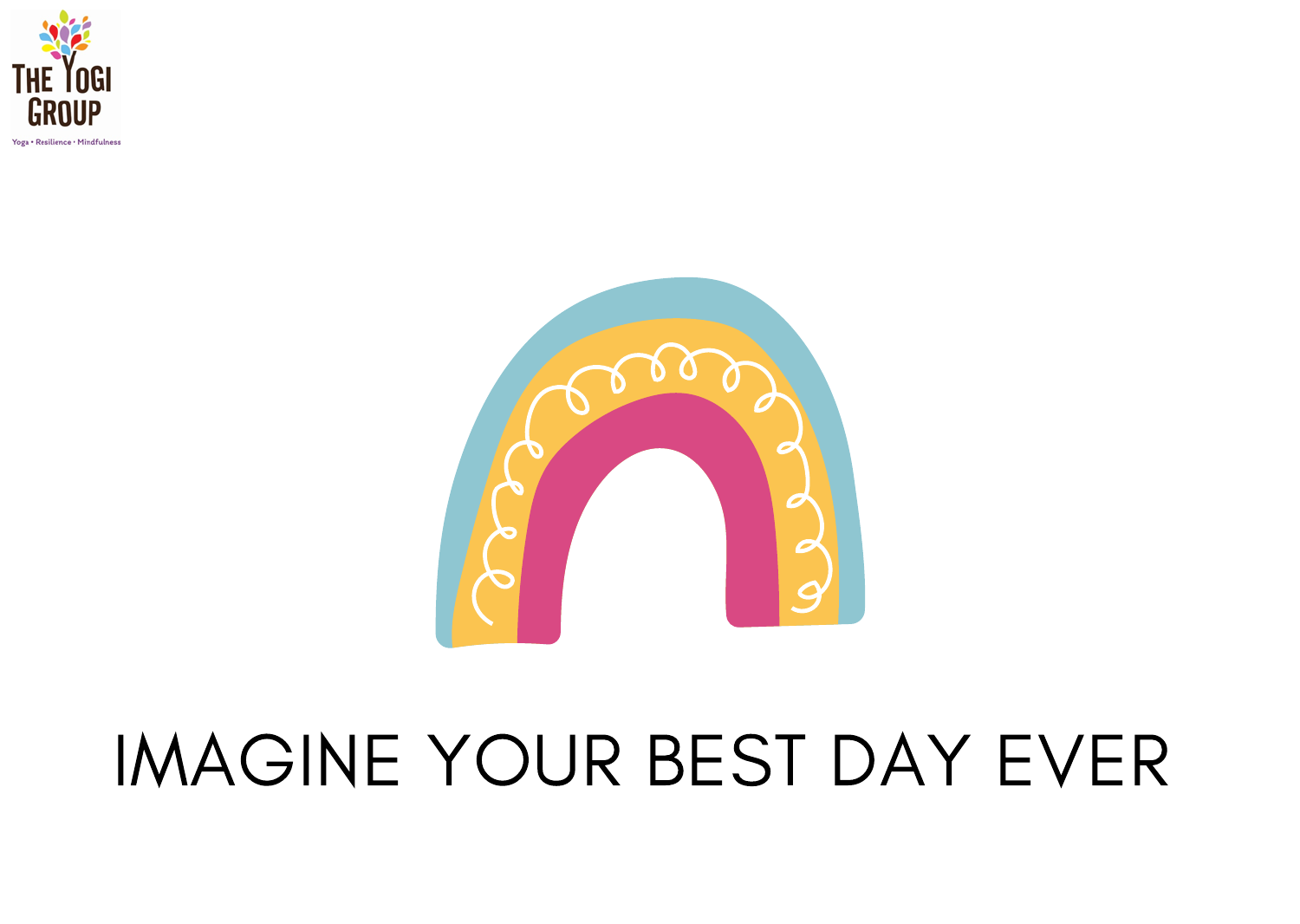

#### What would you do? Who would you be with? What would you eat? Where would you be?

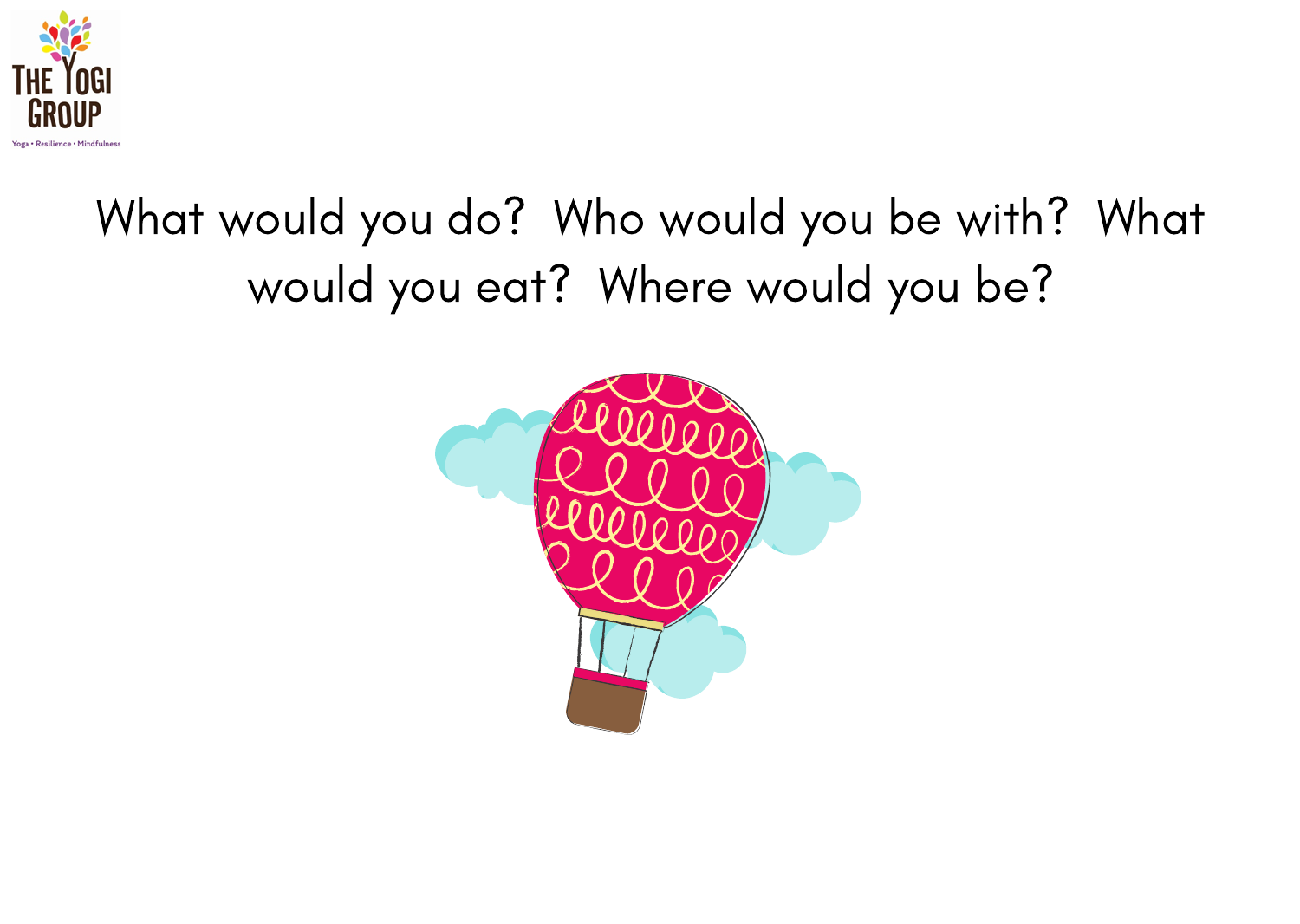



#### What makes you happy?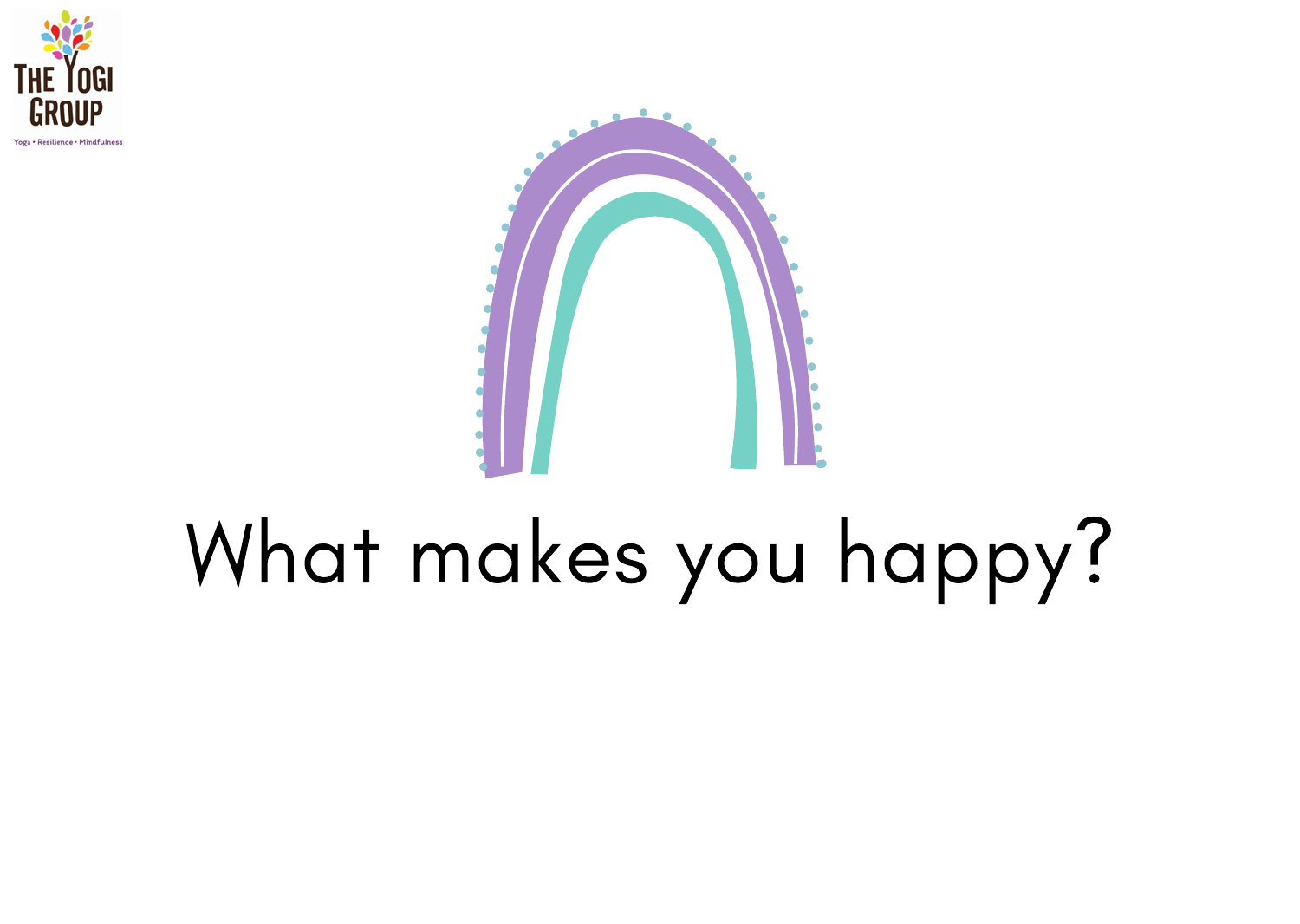

# Write what makes you happy here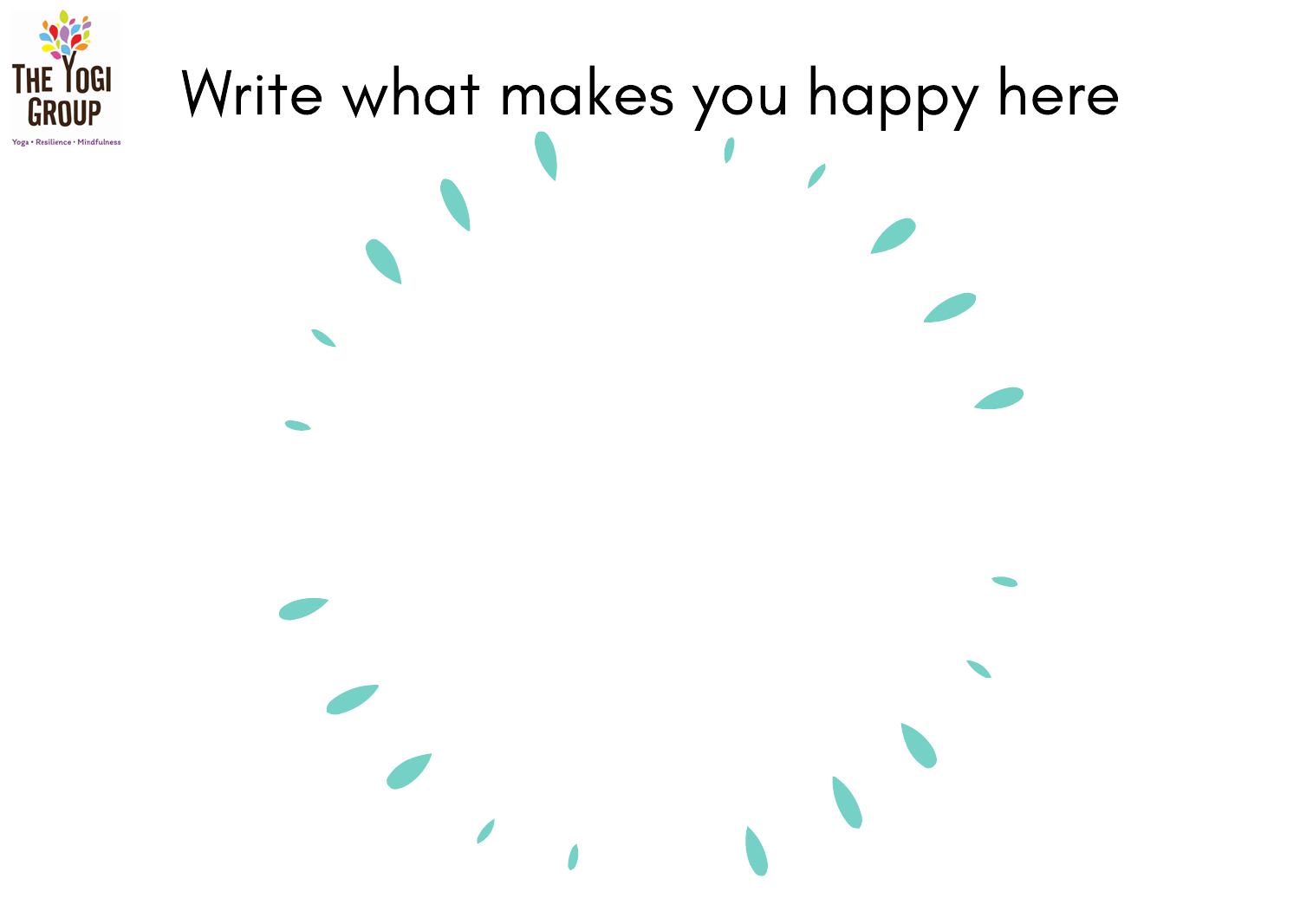





#### You are the HOPE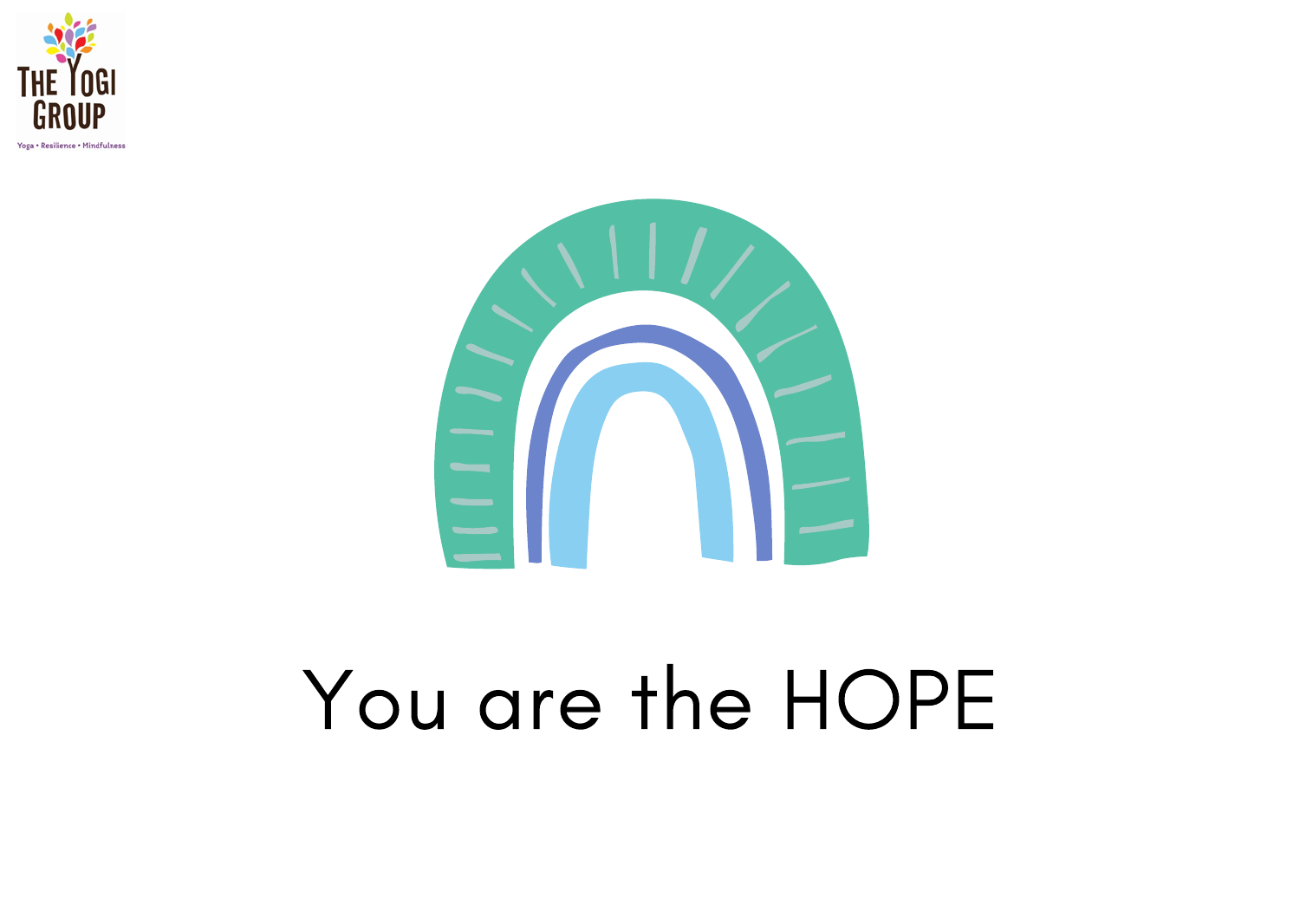





## BREATHE IN BREATHE OUT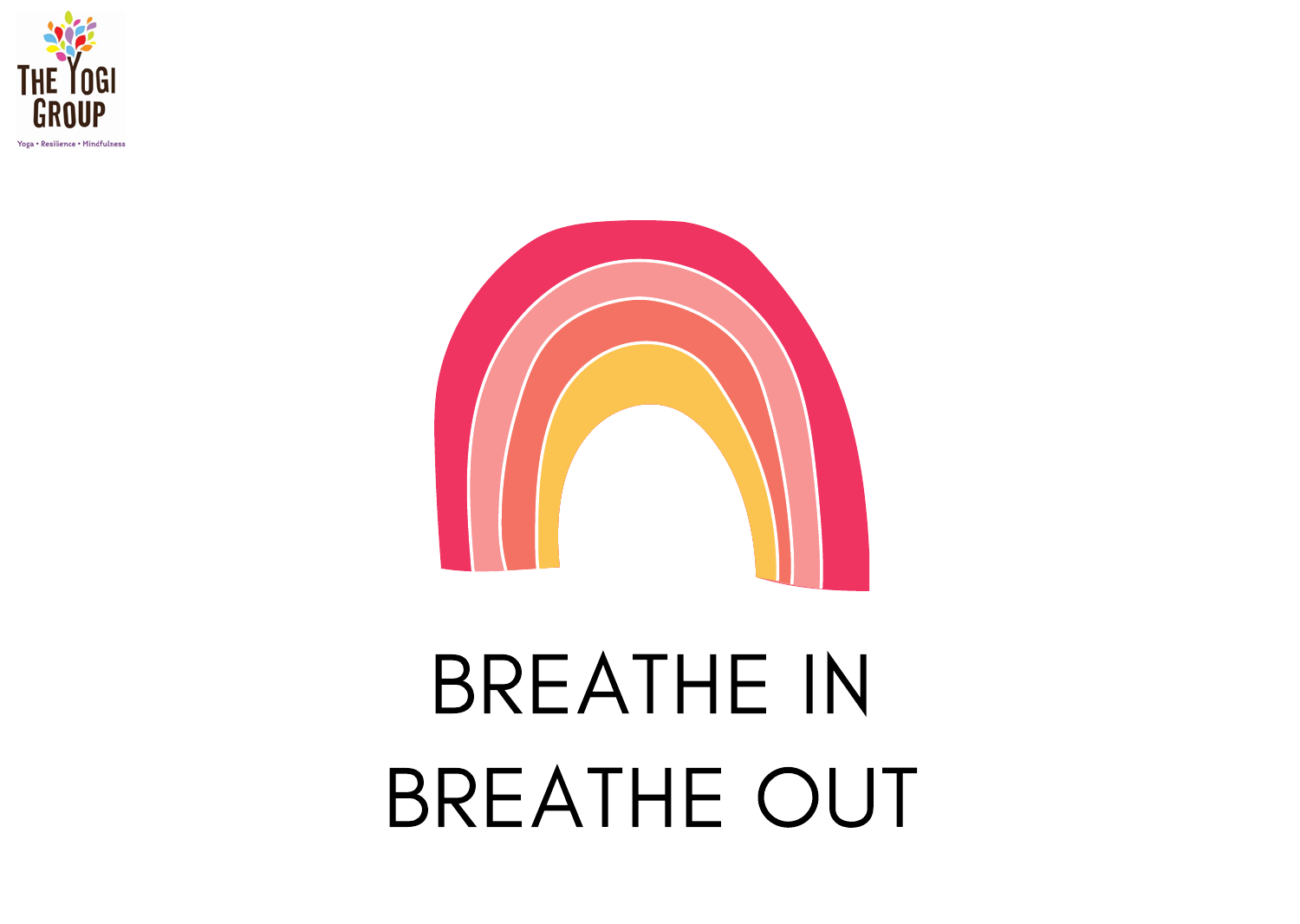

# Can you practice the TEN BIG BREATHS?

Lie down on your back and get super comfortable. Put your hands gently on your tummy. Breathe all the way into your tummy and feel it going up and then breathe all the way out nice and slowly as your tummy goes back down.

This type of breathing can help you feel calm.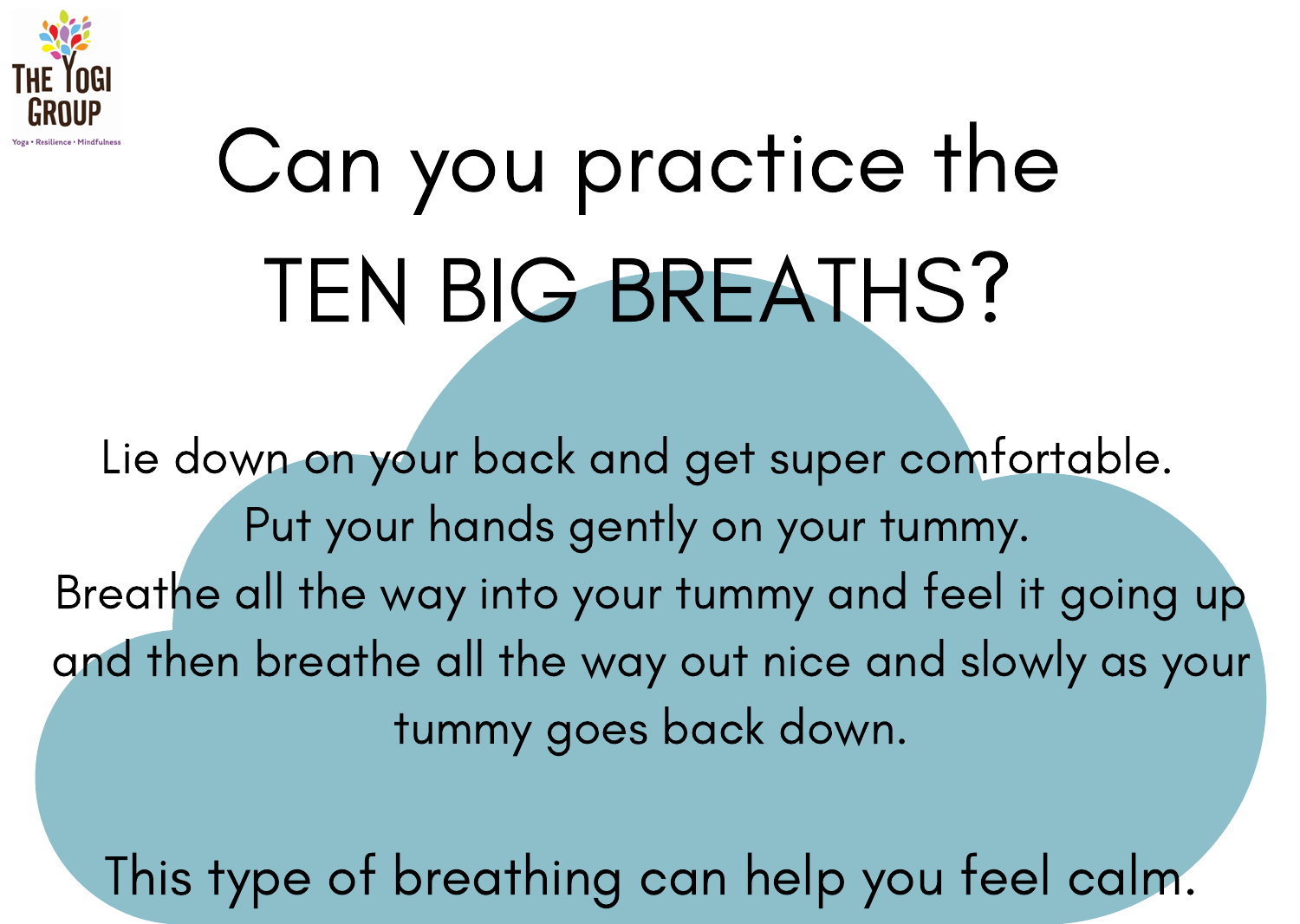



#### BELIEVE IN YOURSELF YOU CAN DO IT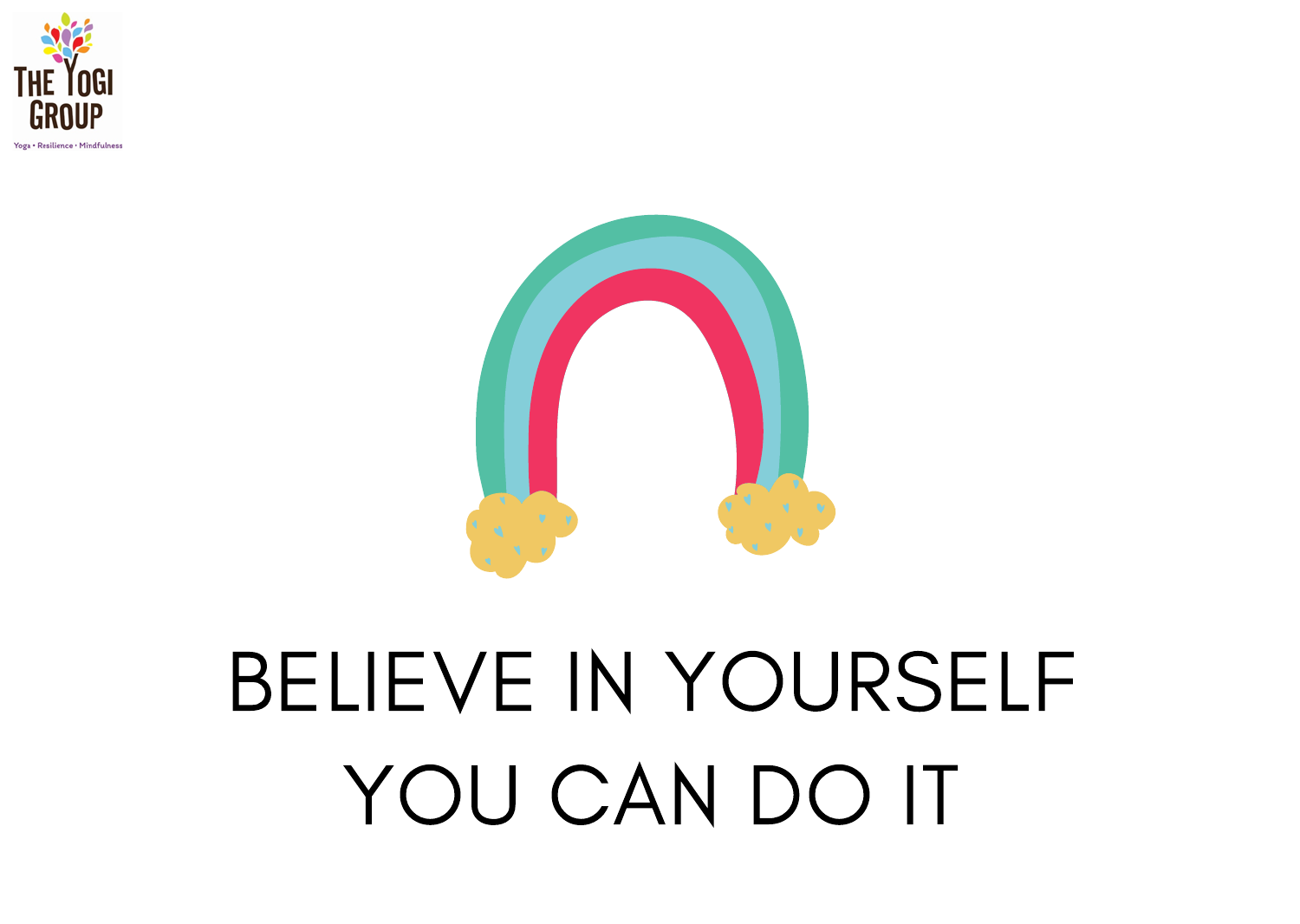



#### Sweet Dreams

Can you think of your favourite things as you drift off to sleep?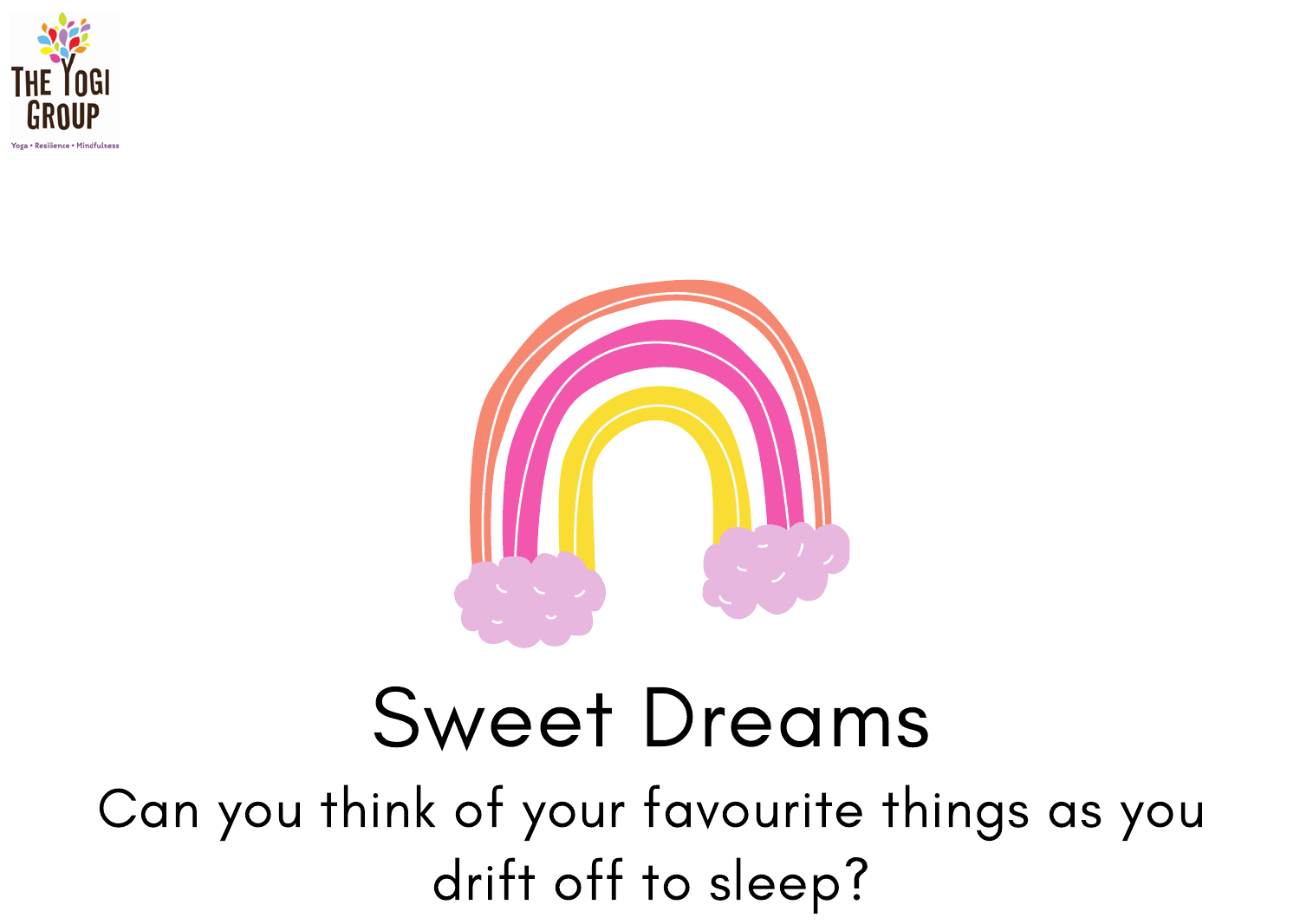

Yoga . Resilience . Mindfulnes



#### MAKE A WISH